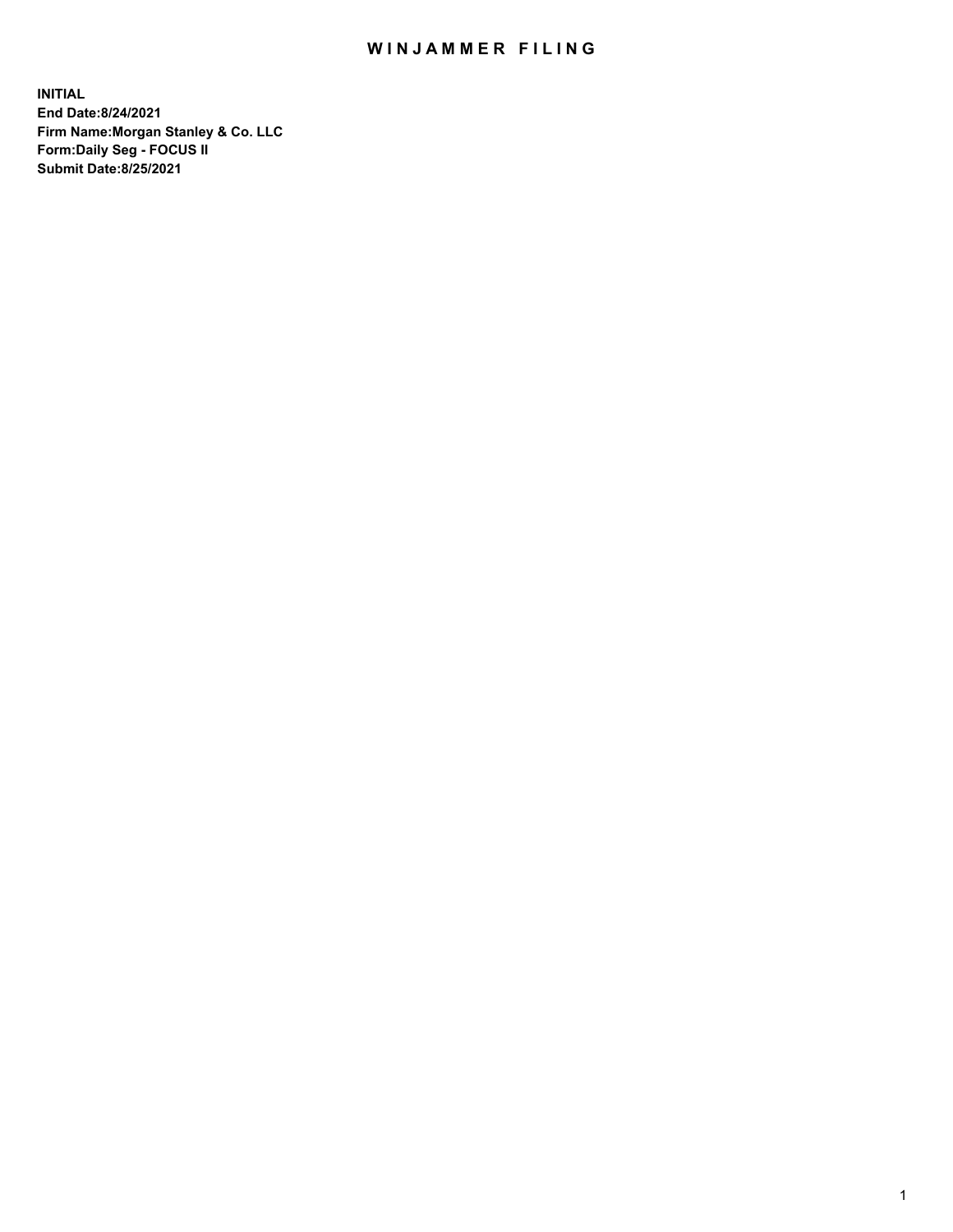**INITIAL End Date:8/24/2021 Firm Name:Morgan Stanley & Co. LLC Form:Daily Seg - FOCUS II Submit Date:8/25/2021 Daily Segregation - Cover Page**

| Name of Company                                                                                                                                                                                                                                                                                                                | Morgan Stanley & Co. LLC                                |
|--------------------------------------------------------------------------------------------------------------------------------------------------------------------------------------------------------------------------------------------------------------------------------------------------------------------------------|---------------------------------------------------------|
| <b>Contact Name</b>                                                                                                                                                                                                                                                                                                            | <b>Ikram Shah</b>                                       |
| <b>Contact Phone Number</b>                                                                                                                                                                                                                                                                                                    | 212-276-0963                                            |
| <b>Contact Email Address</b>                                                                                                                                                                                                                                                                                                   | Ikram.shah@morganstanley.com                            |
| FCM's Customer Segregated Funds Residual Interest Target (choose one):<br>a. Minimum dollar amount: ; or<br>b. Minimum percentage of customer segregated funds required:% ; or<br>c. Dollar amount range between: and; or<br>d. Percentage range of customer segregated funds required between:% and%.                         | 235,000,000<br><u>0</u><br><u>00</u><br><u>00</u>       |
| FCM's Customer Secured Amount Funds Residual Interest Target (choose one):<br>a. Minimum dollar amount: ; or<br>b. Minimum percentage of customer secured funds required:%; or<br>c. Dollar amount range between: and; or<br>d. Percentage range of customer secured funds required between:% and%.                            | 140,000,000<br><u>0</u><br><u>0 0</u><br>0 <sub>0</sub> |
| FCM's Cleared Swaps Customer Collateral Residual Interest Target (choose one):<br>a. Minimum dollar amount: ; or<br>b. Minimum percentage of cleared swaps customer collateral required:% ; or<br>c. Dollar amount range between: and; or<br>d. Percentage range of cleared swaps customer collateral required between:% and%. | 92,000,000<br><u>0</u><br><u>00</u><br>00               |

Attach supporting documents CH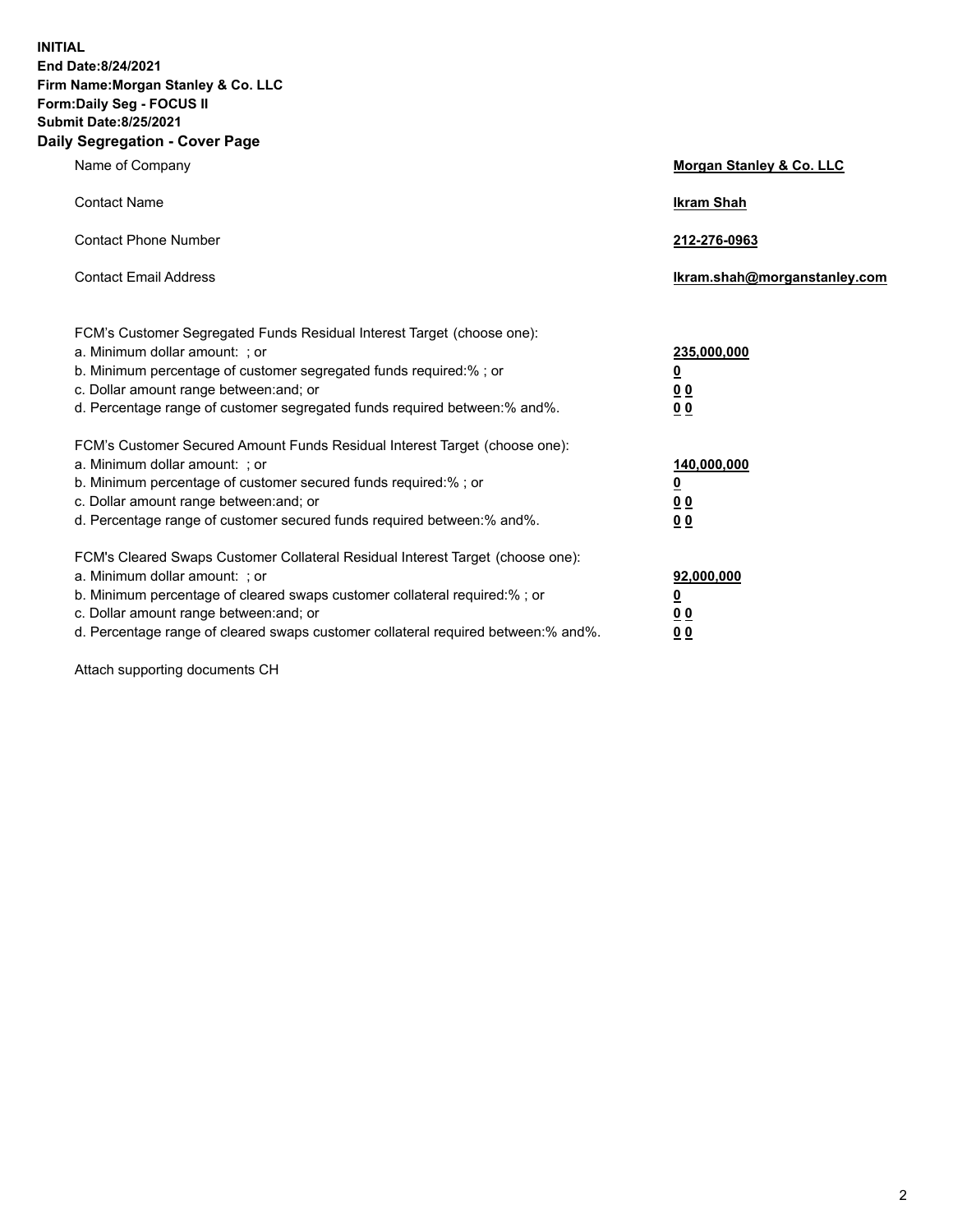## **INITIAL End Date:8/24/2021 Firm Name:Morgan Stanley & Co. LLC Form:Daily Seg - FOCUS II Submit Date:8/25/2021**

**Daily Segregation - Secured Amounts** Foreign Futures and Foreign Options Secured Amounts Amount required to be set aside pursuant to law, rule or regulation of a foreign government or a rule of a self-regulatory organization authorized thereunder 1. Net ledger balance - Foreign Futures and Foreign Option Trading - All Customers A. Cash **4,642,700,979** [7315] B. Securities (at market) **2,033,815,307** [7317] 2. Net unrealized profit (loss) in open futures contracts traded on a foreign board of trade **1,048,854,202** [7325] 3. Exchange traded options a. Market value of open option contracts purchased on a foreign board of trade **36,327,034** [7335] b. Market value of open contracts granted (sold) on a foreign board of trade **-22,959,974** [7337] 4. Net equity (deficit) (add lines 1. 2. and 3.) **7,738,737,548** [7345] 5. Account liquidating to a deficit and account with a debit balances - gross amount **33,920,230** [7351] Less: amount offset by customer owned securities **-31,213,801** [7352] **2,706,429** 6. Amount required to be set aside as the secured amount - Net Liquidating Equity Method (add lines 4 and 5) 7. Greater of amount required to be set aside pursuant to foreign jurisdiction (above) or line 6. FUNDS DEPOSITED IN SEPARATE REGULATION 30.7 ACCOUNTS 1. Cash in banks A. Banks located in the United States **282,056,170** [7500] B. Other banks qualified under Regulation 30.7 **225,429,072** [7520] **507,485,242** 2. Securities A. In safekeeping with banks located in the United States **621,328,827** [7540] B. In safekeeping with other banks qualified under Regulation 30.7 **58,222,570** [7560] **679,551,397** 3. Equities with registered futures commission merchants A. Cash **14,173,650** [7580] B. Securities **0** [7590] C. Unrealized gain (loss) on open futures contracts **-102,924** [7600] D. Value of long option contracts **0** [7610] E. Value of short option contracts **0** [7615] **14,070,726** [7620] 4. Amounts held by clearing organizations of foreign boards of trade A. Cash **0** [7640] B. Securities **0** [7650] C. Amount due to (from) clearing organization - daily variation **0** [7660] D. Value of long option contracts **0** [7670] E. Value of short option contracts **0** [7675] **0** [7680] 5. Amounts held by members of foreign boards of trade A. Cash **4,341,596,531** [7700] B. Securities **1,354,263,909** [7710] C. Unrealized gain (loss) on open futures contracts **1,048,957,125** [7720]

- D. Value of long option contracts **36,327,034** [7730]
- 
- 6. Amounts with other depositories designated by a foreign board of trade **0** [7760]
- 7. Segregated funds on hand **0** [7765]
- 8. Total funds in separate section 30.7 accounts **7,959,291,990** [7770]
- 9. Excess (deficiency) Set Aside for Secured Amount (subtract line 7 Secured Statement Page 1 from Line 8)
- 10. Management Target Amount for Excess funds in separate section 30.7 accounts **140,000,000** [7780]
- 11. Excess (deficiency) funds in separate 30.7 accounts over (under) Management Target **77,848,013** [7785]

**0** [7305]

[7354] **7,741,443,977** [7355]

**7,741,443,977** [7360]

[7530]

[7570]

 E. Value of short option contracts **-22,959,974** [7735] **6,758,184,625** [7740] **217,848,013** [7380]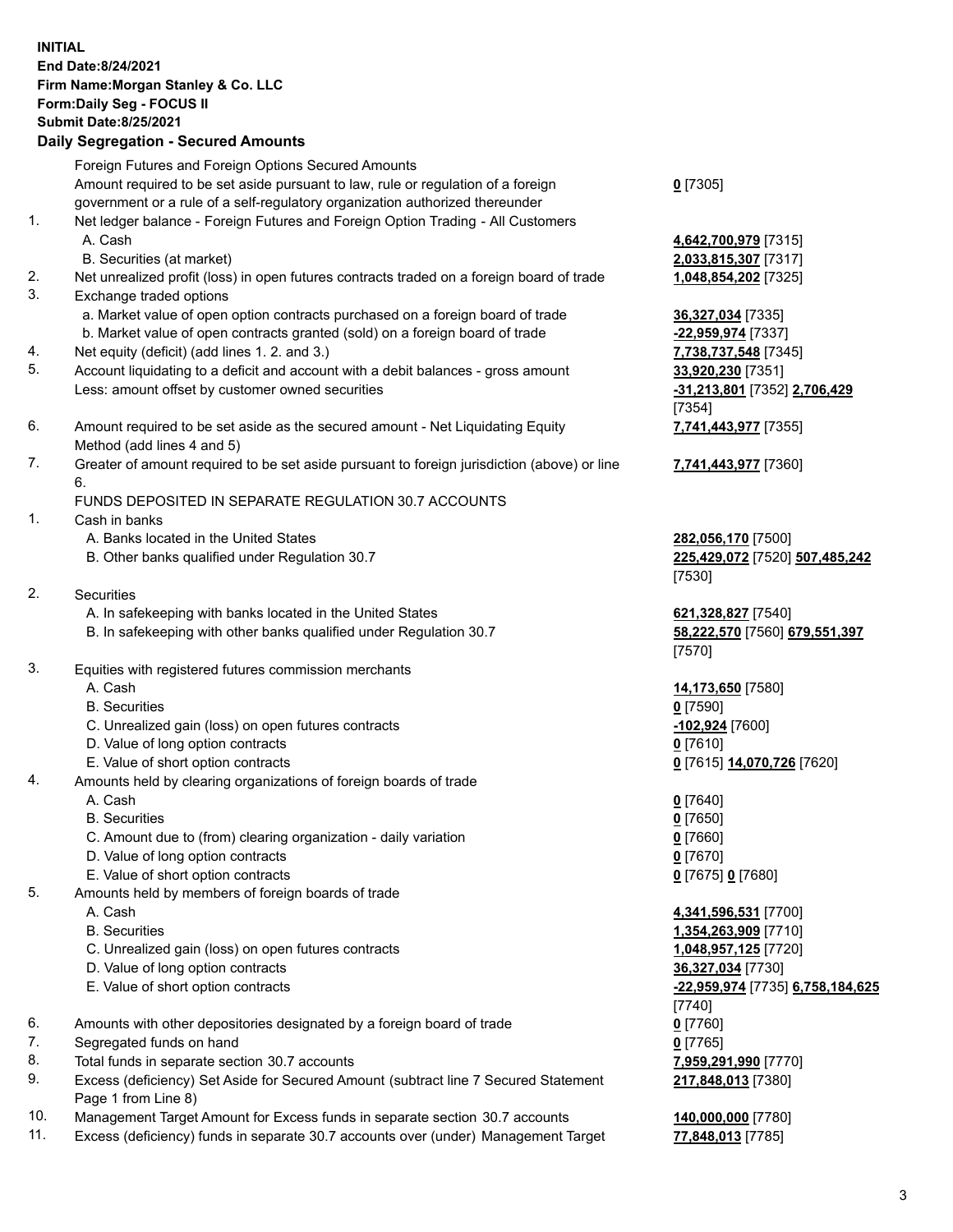**INITIAL End Date:8/24/2021 Firm Name:Morgan Stanley & Co. LLC Form:Daily Seg - FOCUS II Submit Date:8/25/2021 Daily Segregation - Segregation Statement** SEGREGATION REQUIREMENTS(Section 4d(2) of the CEAct) 1. Net ledger balance A. Cash **14,402,916,545** [7010] B. Securities (at market) **7,348,349,484** [7020] 2. Net unrealized profit (loss) in open futures contracts traded on a contract market **2,834,539,508** [7030] 3. Exchange traded options A. Add market value of open option contracts purchased on a contract market **936,822,245** [7032] B. Deduct market value of open option contracts granted (sold) on a contract market **-579,287,587** [7033] 4. Net equity (deficit) (add lines 1, 2 and 3) **24,943,340,195** [7040] 5. Accounts liquidating to a deficit and accounts with debit balances - gross amount **245,494,392** [7045] Less: amount offset by customer securities **-245,178,801** [7047] **315,591** [7050] 6. Amount required to be segregated (add lines 4 and 5) **24,943,655,786** [7060] FUNDS IN SEGREGATED ACCOUNTS 7. Deposited in segregated funds bank accounts A. Cash **3,154,632,549** [7070] B. Securities representing investments of customers' funds (at market) **0** [7080] C. Securities held for particular customers or option customers in lieu of cash (at market) **2,827,966,008** [7090] 8. Margins on deposit with derivatives clearing organizations of contract markets A. Cash **14,564,591,903** [7100] B. Securities representing investments of customers' funds (at market) **0** [7110] C. Securities held for particular customers or option customers in lieu of cash (at market) **4,368,373,694** [7120] 9. Net settlement from (to) derivatives clearing organizations of contract markets **-98,607,346** [7130] 10. Exchange traded options A. Value of open long option contracts **936,822,245** [7132] B. Value of open short option contracts **-579,287,587** [7133] 11. Net equities with other FCMs A. Net liquidating equity **10,471,489** [7140] B. Securities representing investments of customers' funds (at market) **0** [7160] C. Securities held for particular customers or option customers in lieu of cash (at market) **0** [7170] 12. Segregated funds on hand **152,009,782** [7150] 13. Total amount in segregation (add lines 7 through 12) **25,336,972,737** [7180] 14. Excess (deficiency) funds in segregation (subtract line 6 from line 13) **393,316,951** [7190] 15. Management Target Amount for Excess funds in segregation **235,000,000** [7194]

16. Excess (deficiency) funds in segregation over (under) Management Target Amount Excess

**158,316,951** [7198]